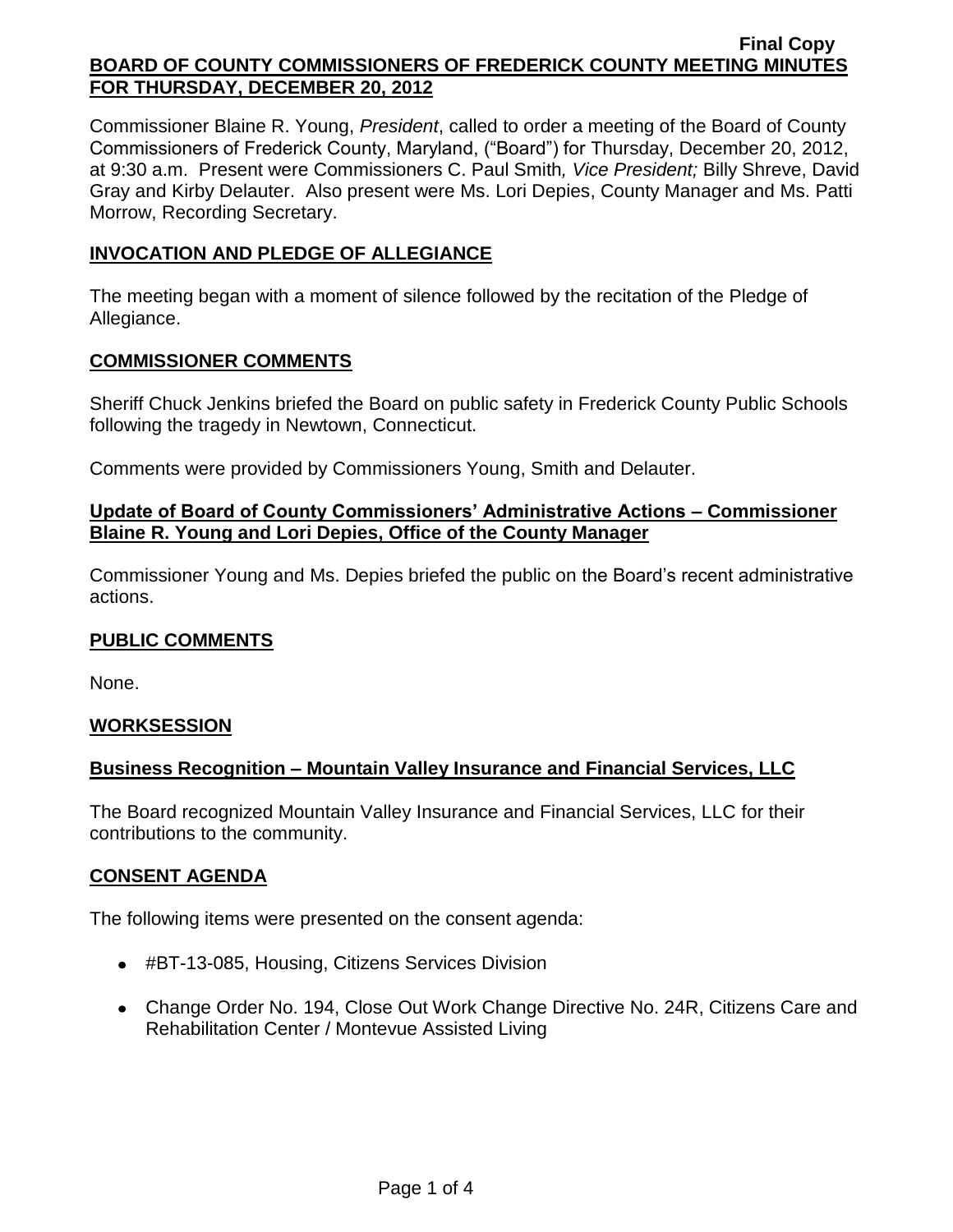*Motion to approve the consent agenda as presented – Passed 5-0.*

| <b>COMMISSIONERS</b> | <b>MOTION</b> | <b>SECOND</b> | <b>YES</b> | <b>NO</b> | <b>ABSTAIN</b> | <b>NOT PRESENT</b> |
|----------------------|---------------|---------------|------------|-----------|----------------|--------------------|
| Young                |               |               |            |           |                |                    |
| <b>Smith</b>         |               |               |            |           |                |                    |
| <b>Shreve</b>        |               |               |            |           |                |                    |
| Grav                 |               | ́             |            |           |                |                    |
| <b>Delauter</b>      |               |               |            |           |                |                    |

### **WORKSESSION**

## **Business Updates – Helen Riddle, Community Development Division**

Ms. Riddle briefed the Board on business activity in Frederick County.

### **Ijamsville Road Corridor Projects Update (Continued from 12/13/12) – Jason Stitt, Public Works Division (DPW)**

Mr. Stitt, Mr. Tom Meunier and Mr. Robert Shen, DPW, briefed the Board on additional information they collected regarding the Ijamsville Road projects.

There was no public comment.

*By unanimous consent (BY, PS and KD), staff was directed to proceed as planned with one lane open from shutdown to completion.*

(Commissioner Young passed the gavel to Commissioner Smith and left the room.)

## **Proposed Taxi Voucher Program for Demand – Response Transportation – Nancy Norris, Citizens Services Division**

Ms. Norris and Ms. Pat Rosensteel, Citizens Services Division, presented the voucher program to the Board.

There was no public comment.

*This item was continued to a future meeting in order to allow staff to provide more information on this issue.*

### **Options to Increase Revenue for Fire and Rescue Services – Tom Owens, Fire and Rescue Services Division**

Mr. Owens, Mr. Don Zimmerman, President, Frederick County Volunteer Fire and Rescue Association (FCVFRA), and Mr. Doug Orner, Office of the County Manager, were present for the discussion.

Mr. Owens presented a list of revenue generating options for review and consideration.

There was no public comment.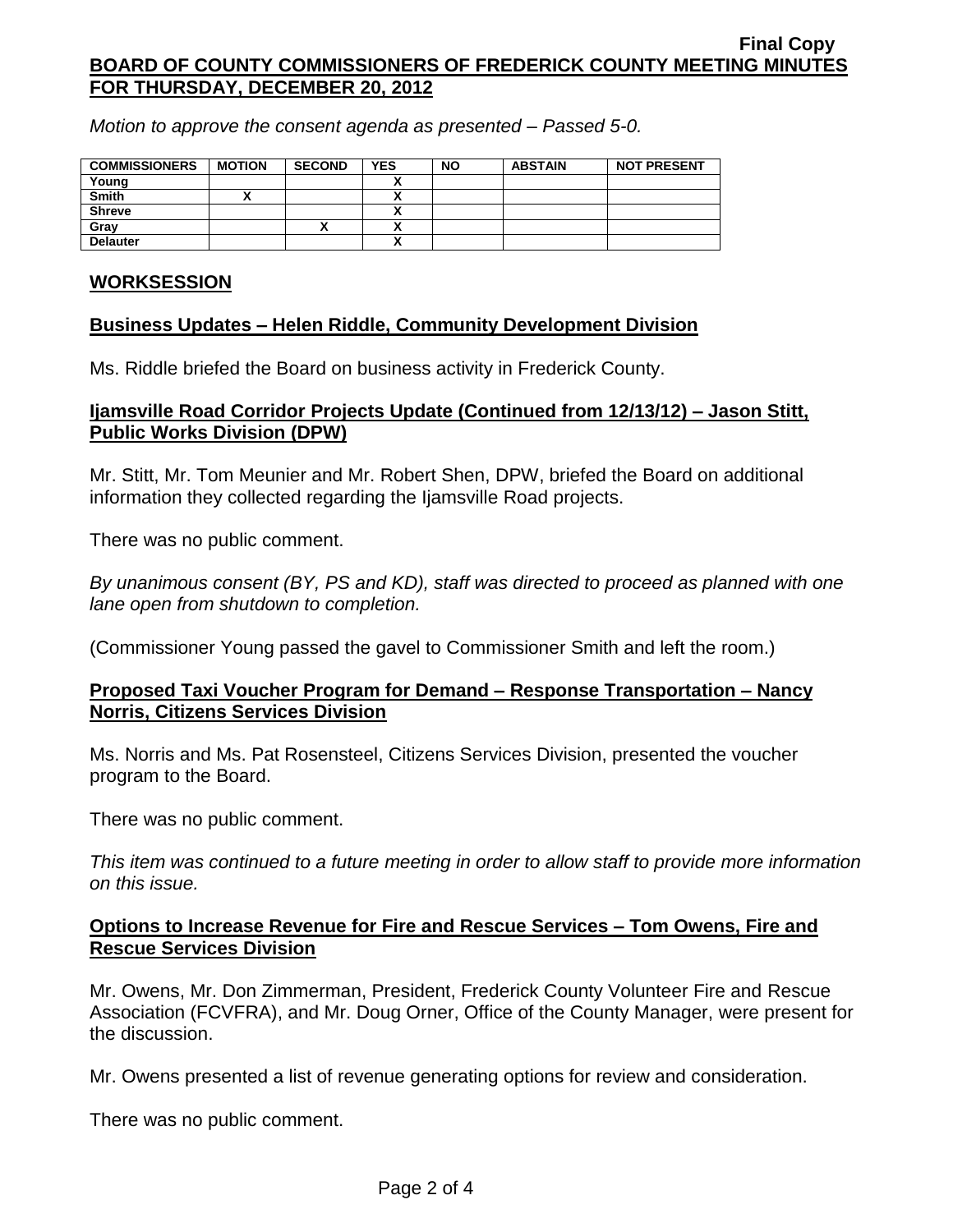*The proposals would be reviewed by the FCVFRA with comments being submitted back to the Board by March 1, 2013.*

## **AGENDA BRIEFING**

Commissioner Young noted the Board would hold a public hearing on Thursday, January 10, 2013, regarding agricultural preservation easement applications.

#### **ADMINISTRATIVE BUSINESS**

#### **Bush Creek Interceptor Wetlands Mitigation Agreement and Conservation Easement – Rod Winebrenner, Utilities and Solid Waste Management Division**

Mr. Winebrenner presented the agreement and easement noting as required per the permit requirements for the Bush Creek Interceptor, Middle Phase Project.

*Motion to approve the execution of the Conservation Easement and Wetlands Mitigation Agreement – Passed 5-0.*

| <b>COMMISSIONERS</b> | <b>MOTION</b> | <b>SECOND</b> | <b>YES</b> | <b>NO</b> | <b>ABSTAIN</b> | <b>NOT PRESENT</b> |
|----------------------|---------------|---------------|------------|-----------|----------------|--------------------|
| Young                |               |               |            |           |                |                    |
| <b>Smith</b>         |               |               | Λ          |           |                |                    |
| <b>Shreve</b>        |               |               | Λ          |           |                |                    |
| Grav                 |               |               | Λ          |           |                |                    |
| <b>Delauter</b>      |               |               | Λ          |           |                |                    |

### **Review of the Septic Bill – Growth Tier Mapping – Jim Gugel, Community Development Division**

Mr. Gugel and Mr. Eric Soter, Community Development Division, presented a draft tier map to the Board and requested direction to submit it to the Maryland Department of Planning (MDP).

Public comment was heard from:

- Chuck Boyd, MDP
- Rand Weinberg, Esquire

*Motion to alter the map to include only government land and non-residential land in Tier IV – Passed 4-1.*

| <b>COMMISSIONERS</b> | <b>MOTION</b> | <b>SECOND</b> | <b>YES</b> | <b>NO</b> | <b>ABSTAIN</b> | <b>NOT PRESENT</b> |
|----------------------|---------------|---------------|------------|-----------|----------------|--------------------|
| Young                |               |               |            |           |                |                    |
| <b>Smith</b>         |               |               |            |           |                |                    |
| <b>Shreve</b>        |               |               | `<br>~     |           |                |                    |
| Gray                 |               |               |            |           |                |                    |
| <b>Delauter</b>      |               | "             | ^          |           |                |                    |